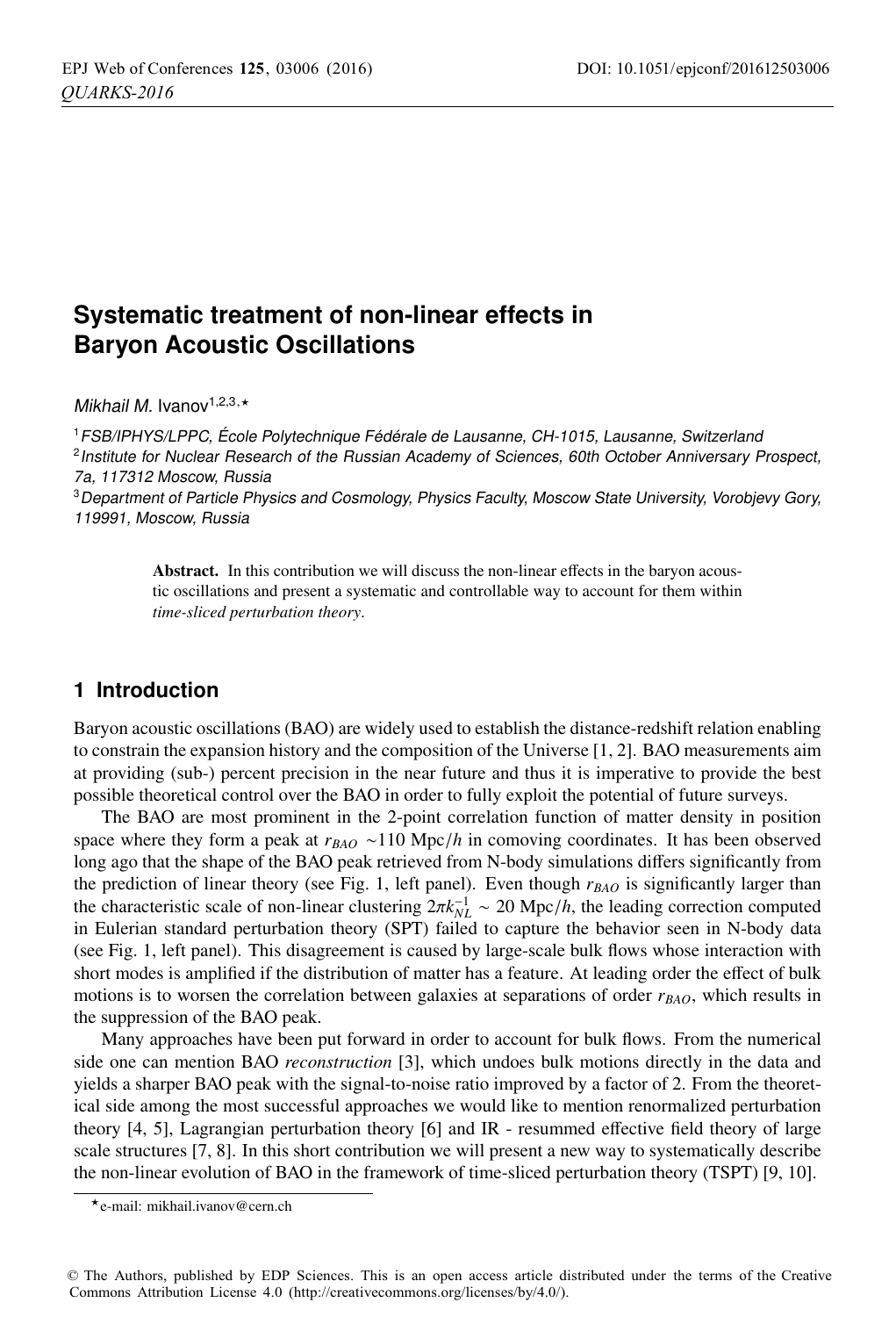

**Figure 1.** *Left panel*: Two-point matter correlation functions in position space at redshift zero,  $\xi(r) \equiv \langle \delta(\mathbf{r})\delta(0)\rangle$ : N-body data from the Horizon Run 3 simulation [14] (red points), the prediction of linear theory (black dotdashed line), and the 1-loop SPT result (blue solid line). *Right panel*: Ratio of oscillatory (wiggly) part  $P_w$  of the linear power spectrum to the smooth part *Ps*. The ΛCDM cosmological parameters have been chosen as in [14].

### **2 Interaction with bulk flows: a simple physical picture**

In this section we present a simple intuitive picture behind the non-linear evolution of the BAO (see Refs [5–12] for more details). We start with the density contrast field in Fourier space,  $\delta(\mathbf{k}, \eta) \equiv$  $(\rho(\eta, \mathbf{k}) - \bar{\rho}(\eta))/\bar{\rho}(\eta)$ , where  $\eta$  is conformal time,  $\rho(\eta, \mathbf{k})$  is the local density and  $\bar{\rho}(\eta)$  is the average matter density in the Universe.  $\delta(\eta, \mathbf{k})$  is a random stochastic field and one is typically i matter density in the Universe.  $\delta(\eta, \mathbf{k})$  is a random stochastic field and one is typically interested in<br>its 2-point correlation function (power spectrum) defined as  $P(n; k)\delta^{(3)}$   $(\mathbf{k} + \mathbf{k}') = (\delta(n; \mathbf{k})\delta(n; \mathbf{k}'))$ its 2-point correlation function (power spectrum) defined as  $P(\eta; k)\delta_{\text{Dirac}}^{(3)}(\mathbf{k} + \mathbf{k}') \equiv \langle \delta(\eta, \mathbf{k})\delta(\eta, \mathbf{k}') \rangle$ .<br>The linear power spectrum in our Universe can be decomposed into the smooth and wiggly parts (see The linear power spectrum in our Universe can be decomposed into the smooth and wiggly parts (see Fig. 1, right panel),

$$
P_{\text{lin}}(\eta; k) = P_s(\eta; k) + P_w(\eta; k), \qquad (1)
$$

and these two parts receive non-linear corrections from long-wavelength perturbations (IR modes) in very different ways.

Let us first focus on the situation in which the linear power spectrum has only the smooth part, i.e. is featureless. Consider two galaxies on top of a large scale bulk flow. If the separation between these galaxies is shorter than the long wavelength associated to the flow, then at zeroth order its effect is a uniform acceleration,  $\mathbf{a} = -\nabla \Phi_L(x) \approx \text{const} (\Phi_L(x))$  is a gravitational potential induced by a longwavelength perturbation). Then, according to the equivalence principle, at a given time the effect of this acceleration can be totally removed by a proper coordinate transformation, so that it cannot affect equal-time physical observables such as the power spectrum. At next-to-leading order one can take into account inhomogeneity in the acceleration, in other words, the fact that the flow is not uniform but rather "converging" or "diverging". In that case two galaxies are likely to be found at separations shorter ("converging" flows) or larger ("diverging" flows) than in linear theory. However, since the smooth power spectrum in the real Universe is close to scale-invariant, the effect of the motions due to long modes should be small. In SPT the latter fact is manifest if one considers the 1-loop correction to the power spectrum in the IR limit ( $q \ll k$ , where q is the loop momentum),

$$
P_{1\text{-loop, SPT}}(k) = P_{\text{lin}}(k) + \left(\frac{569}{735}P_{\text{lin}}(k) - \frac{47}{105}kP'_{\text{lin}}(k) + \frac{1}{10}k^2P''_{\text{lin}}(k)\right)\sigma_S^2\,,\tag{2}
$$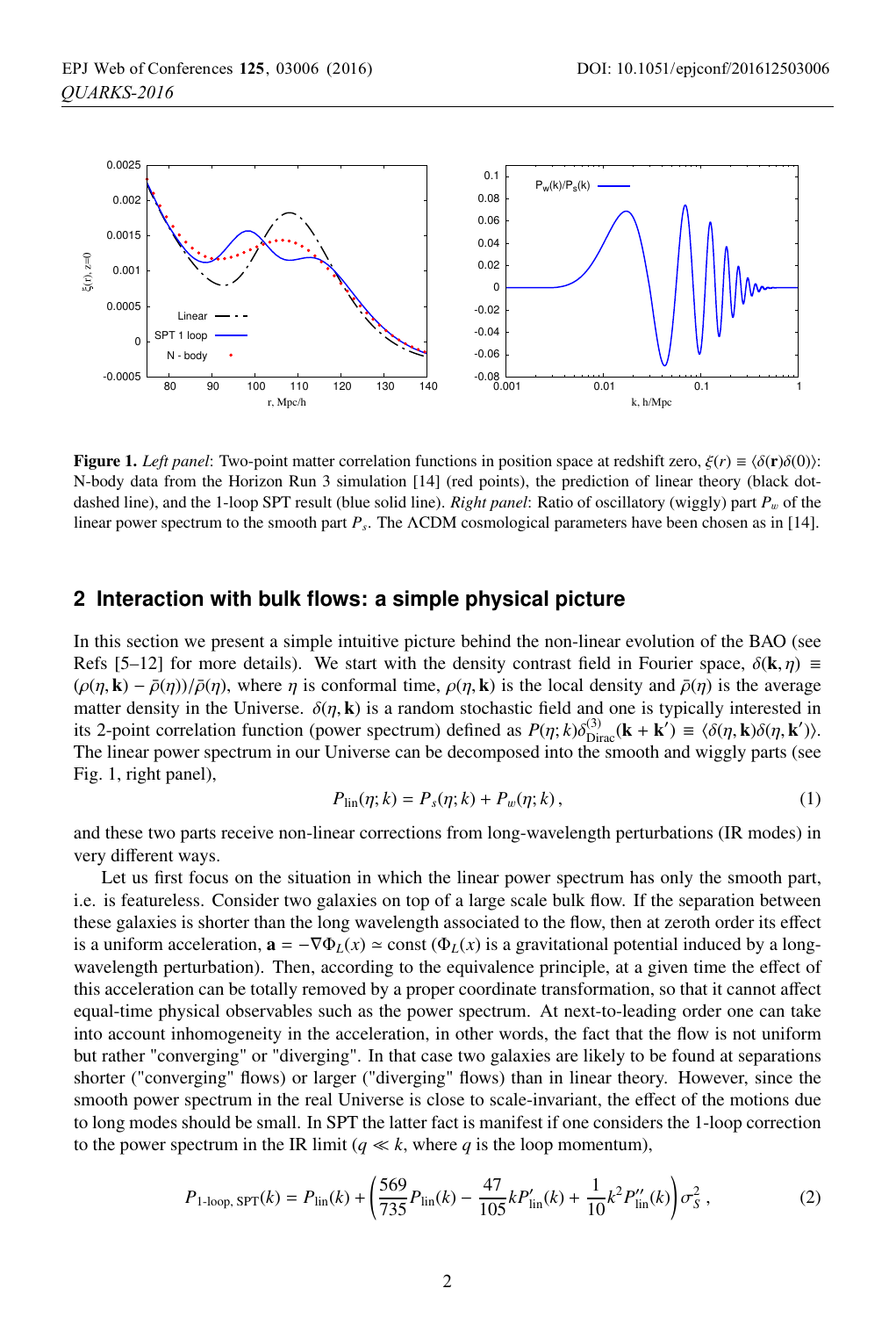where  $\sigma_S^2 = \int_0^{q_{\text{max}} \ll k} d^3q P_{\text{lin}}(q) \ll 1$  is the large scale variance of the density field. From Eq.(2) it is clear that the interaction between the mode with momentum k and the IR modes is suppressed it is clear that the interaction between the mode with momentum *k* and the IR modes is suppressed provided that the derivatives of the linear power spectrum are small,  $k^n P_{\text{lin}}^{(n)} \sim P_{\text{lin}}$ . Thus, expanding over the coupling to the IR modes ( $\sim \sigma_S^2$ ) yields a converging perturbative expansion in this case. As the reader might have already quessed this is not the case for a nower spectrum with a feature the reader might have already guessed, this is not the case for a power spectrum with a feature.

Now consider what happens in the presence of the wiggly component. In that case the effect of non-uniform accelerations is not small anymore. Indeed, the presence of a feature at  $r_{BAO} \equiv k_{osc}^{-1}$ means, at the linear level, that two galaxies have bigger probability to be found at this separation. At the non-linear level bulk flows make these galaxies move to shorter ("converging" flows) or larger ("diverging" flows) separations, which results in the degradation of the correlation between them at  $r_{BAO}$ once these motions are averaged over long modes. Since matter is collapsing, "converging" flows are more common and two galaxies should be typically found at separations systematically smaller than *rBAO*. This effect is known as the *physical shift* of the BAO peak [12, 13] and this is a next-to-leading order effect as compared to the broadening due to bulk flows. Assuming  $P_w(k) = f_s(k) \sin(k/k_{osc})$  $(f_s(k)$  is a monotonic function) the SPT 1 loop result yields (here we assume  $q \leq q_{max} \ll k_{osc}$ ),

$$
P_{w,1\text{-loop, SPT}}(k) = P_w(k) + O(1) \times \sigma_S^2 P_w(k) - \frac{k}{k_{osc}} \left( \frac{47}{105} - \frac{k f'_s}{5 f_s} \right) \sigma_S^2 f_s \cos(k / k_{osc}) - \frac{k^2}{k_{osc}^2} \frac{\sigma_S^2}{10} P_w , \quad (3a)
$$
  
=  $f_s(k) \left( 1 - \frac{k^2}{k_{osc}^2} \frac{\sigma_S^2}{10} \right) \sin \left( \frac{k}{k_{osc}} \left\{ 1 - \left[ \frac{47}{105} - \frac{k f'_s}{5 f_s} \right] \sigma_S^2 \right\} \right) + O(1) \times \sigma_S^2 P_w(k) + O(\sigma_S^4) .$  (3b)

From (3b) one clearly sees the mentioned effects on acoustic oscillations: the suppression of their amplitude and the shift in their phase w.r.t linear theory. The effective coupling constant to the IR modes ~  $\sigma_S^2(k^2/k_{osc}^2)$  is parametrically enhanced compared to the featureless case and in fact is of order unity for realistic cosmology. Thus, the perturbative expansion as (3b) does not make sense order unity for realistic cosmology. Thus, the perturbative expansion as (3b) does not make sense unless one can resumm relevant contributions to all orders in perturbation theory. We will show now how this procedure, called *IR-resummation* can be systematically performed in TSPT.

### **3 Overview of Time-Sliced Perturbation Theory**

Time - sliced perturbation theory is a novel approach to large-scale structure (LSS) formation aimed at studying equal-time correlators in perturbation theory [9]. It is instructive to focus first on the SPT-like approach, in which one studies the following partition function<sup>1</sup>,

$$
Z[J] = \mathcal{N}^{-1} \int \mathcal{D}\delta_0 \, \exp\left\{-\frac{1}{2} \int d^3k \frac{\delta_0(\mathbf{k})\delta_0(-\mathbf{k})}{P_0(k)} + \int d^3k \, \delta_\eta(\mathbf{k}) J(-\mathbf{k})\right\} \,,\tag{4}
$$

where the ensemble average is taken over the initial field that has a Gaussian distribution. The timedependence of the field  $\delta(\eta, \mathbf{k})$  is governed by the system of the continuity, Euler and Poisson equations for a perfect pressurless fluid (see, for example, Eq (2.1) of [9]). In SPT one finds the solution to these equations as a series over the initial field  $\delta_0$ ,

$$
\delta_{\eta}(\mathbf{k}) = g(\eta)\delta_0(\mathbf{k}) + g^2(\eta) \int d^3q F_2(\mathbf{q}, \mathbf{k} - \mathbf{q}) \delta_0(\mathbf{q}) \delta_0(\mathbf{k} - \mathbf{q}) + \dots,
$$
\n(5)

 $<sup>1</sup>$ Typically in LSS one studies the density and velocity divergence fields, however, only one of them is statistically indepen-</sup> dent and can be an argument of the partition function in Eq.(4). In Ref. [10] we chose this to be the velocity field. In this paper, for presentation reasons, we switched to the density contrast δ. One can show that the resummation procedure in the case of this variable will be completely similar to the one performed in [10].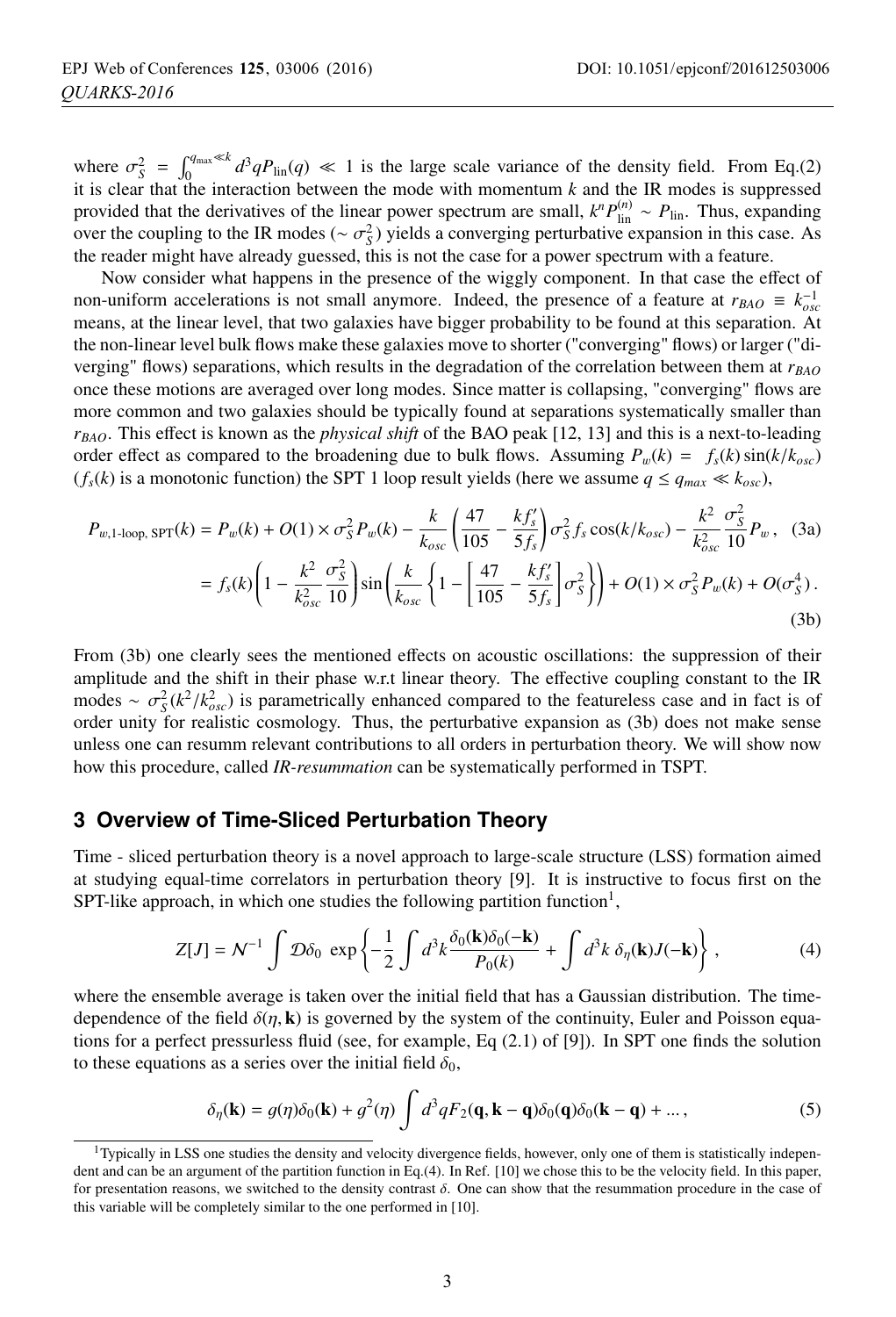where  $g(\eta)$  is the time propagator (growth factor),  $F_2$  is the SPT integral kernel. Then one can plug the expansion (5) into Eq.(4) and find equal-time correlation functions by taking functional derivatives w.r.t the source *J*. It is well known that the expansion (5) breaks the invariance under the transformations related to the equivalence principle, which eventually produces spurious IR enhancements in individual SPT diagrams [15, 16]. The latter complicates the analysis of physical IR effects (bulk flows) within SPT.

Since only equal-time correlators typically have practical value, it seems natural to study the partition function for cosmological fields at particular times. To do this, one can transform the measure in (4)  $\delta_0 \rightarrow \delta_{\eta}(\delta_0)$ , which will define a time-dependent distribution function of  $\delta_{\eta}$ ,

$$
Z[J] = \tilde{N}^{-1} \int \mathcal{D}\delta_{\eta} \mathcal{P}[\delta_{\eta}, \eta] \exp\left\{ \int d^{3}k \ \delta_{\eta}(\mathbf{k}) J(-\mathbf{k}) \right\},\tag{6}
$$

The equation that governs the time evolution of  $\mathcal{P}[\delta_n, \eta]$  is a classical Liouville continuity equation,

$$
\frac{\partial}{\partial \eta} \mathcal{P}[\delta_{\eta}, \eta] + \frac{\partial}{\partial \delta_{\eta}} \left( \frac{\partial \delta_{\eta}}{\partial \eta} \mathcal{P}[\delta_{\eta}, \eta] \right) = 0. \tag{7}
$$

One can write  $P[\delta_{\eta}, \eta] \equiv \exp\{-\Gamma[\delta_{\eta}]\}\$  and assume, in the spirit of perturbation theory,

$$
\Gamma[\delta_{\eta}] \equiv \sum_{n=1}^{\infty} \frac{1}{n!} \int d^3 q_1 ... d^3 q_n \Gamma_n^{tot}(\eta, \mathbf{q}_1, ..., \mathbf{q}_n) \, \delta_{\eta}(\mathbf{q}_1) \times ... \times \delta_{\eta}(\mathbf{q}_n).
$$
 (8)

Then, using the fluid equations for  $\delta_{\eta}$ , one can eliminate  $\partial \delta_{\eta}/\partial \eta$  from Eq.(7) and arrive at the the chain of equations defining the time - evolution of the TSPT vertices Γ<sup>*tot*</sup>. Remarkably, these equations can be solved *exactly* in the case of Einstein-de Sitter Universe without requiring any truncation of hierarchy. It is convenient to split  $\Gamma_n^{tot}$  into a regular part  $\Gamma_n$  and a singular 'counterterm'  $C_n$ ,

$$
\Gamma_n^{tot} = \Gamma_n + C_n \,. \tag{9}
$$

The terms  $C_n$  are related to the singular Jacobian that appears as a result of the measure transformation in Eq.(6). The vertices Γ*<sup>n</sup>* represent physical non-linear n-point couplings and are non-local in space. Having imposed Gaussian initial conditions for these vertices one finds that the time evolution factorizes out,

$$
\Gamma_n(\eta, \mathbf{k}_1, ..., \mathbf{k}_n) = \frac{1}{g^2(\eta)} \delta_{\text{Dirac}}^{(3)}(\mathbf{k}_1 + ... + \mathbf{k}_n) \overline{\Gamma}_n(\mathbf{k}_1, ..., \mathbf{k}_n), \quad \text{where} \quad g(\eta) = D_+(\eta), \tag{10}
$$

and  $\bar{\Gamma}_n$  are time-independent. Then one can find cosmological equal-time correlators by performing a perturbative expansion of (6) completely analogous to that of quantum field theory. In this expansion the growth factor  $g^2(\eta)$  is treated as a coupling constant, the initial power spectrum  $P(k) = \overline{\Gamma}_2^{-1}(\mathbf{k}, -\mathbf{k})$ <br>plays the role of the free propagator, and bigher vertices  $\overline{\Gamma}_2$  ( $\mu > 2$ ) represent connected parts plays the role of the free propagator, and higher vertices  $\bar{\Gamma}_n$  ( $n > 2$ ) represent connected parts of the amputated tree-level n-point correlation functions.

Remarkably, all TSPT vertices are finite in the soft limit, i.e. when some of their arguments are soft,  $\lim_{\epsilon \to 0} \bar{\Gamma}_n(\eta, \mathbf{k}_1, ..., \mathbf{k}_m, \epsilon \mathbf{q}_1, ..., \epsilon \mathbf{q}_{n-m}) = O(\epsilon^0)$ . This property is related to the fact that TSPT operates only equal-time quantities, which are protected by the equivalence principle. Thus, each operates only equal-time quantities, which are protected by the equivalence principle. Thus, each individual TSPT diagram is IR safe in contrast to SPT.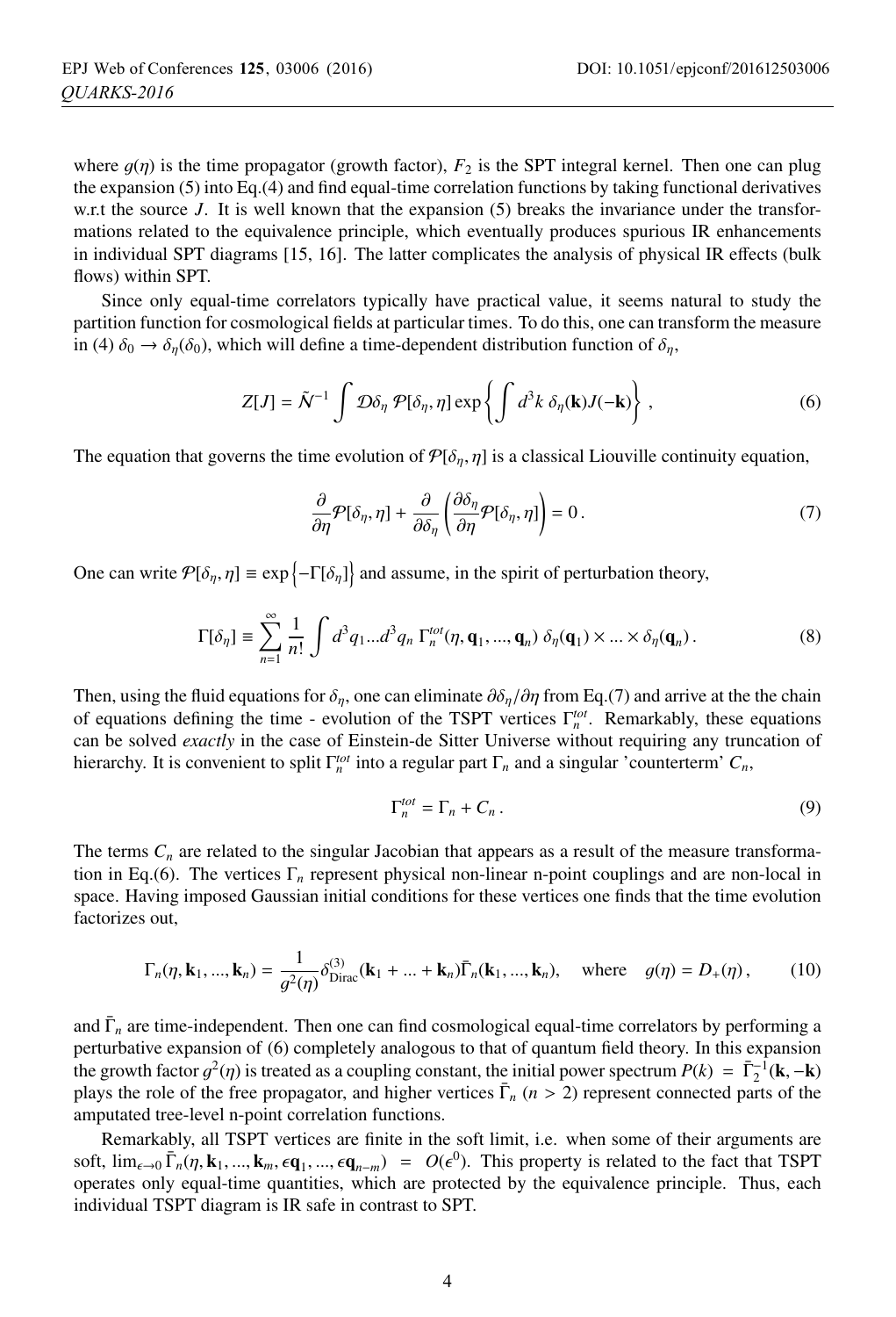

Figure 2. *Left panel:* Examples of Feynman rules for wiggly and smooth elements. *Right panel:* Power-counting rules for some TSPT diagrams.

## **4 IR - resummation in TSPT**

The advantageous IR properties of TSPT can be readily used to account for bulk flows. As we already pointed out, the linear power spectrum in our Universe can be decomposed into the smooth and wiggly parts. Similar decomposition can also be done for the TSPT vertices,

$$
\bar{\Gamma}_n(\mathbf{k}_1, ..., \mathbf{k}_n) = \bar{\Gamma}_n^s(\mathbf{k}_1, ..., \mathbf{k}_n) + \bar{\Gamma}_n^w(\mathbf{k}_1, ..., \mathbf{k}_n).
$$
\n(11)

Thus, the TSPT loop expansion is split into the smooth and wiggly elements separately (see left panel of Fig. 2), which allows to isolate and resumm the relevant for the BAO contributions. One can find that the wiggly vertices are enhanced in the soft limit, e.g.

$$
\lim_{q \to 0} \bar{\Gamma}_n^w(\mathbf{k}_1, ..., \mathbf{k}_m - \sum \mathbf{q}_i, \mathbf{q}_1, ..., \mathbf{q}_{n-m}) \propto \frac{1}{\varepsilon^{n-m}}, \quad \text{where} \quad \varepsilon \sim \frac{k_{osc}}{k} \ll 1, \tag{12}
$$

while the smooth vertices do not receive any enhancement in agreement with physical expectations. In order to identify and resumm the enhanced contributions at the diagrammatic level one can establish power-counting rules that determine the order of an arbitrary L - loop diagram. For that one has to set up a separation scale  $k<sub>S</sub>$  which splits the loop integrals into the soft and hard parts. This scale is a priory arbitrary and any residual dependence on it should be considered a theoretical error. Then, for each diagram containing a wiggly vertex (other diagrams are not IR-enhanced) one has to: (1) Assign each loop to be hard  $(q > k<sub>S</sub>)$  or soft  $(q < k<sub>S</sub>)$ . Its value then can be associated with the variance of the density field taken over the corresponding domain,

$$
\sigma_S^2 \equiv \int_0^{k_S} d^3q P_s(q) \,, \quad \text{or} \quad \sigma_h^2 \equiv \int_{k_S}^{\Lambda_{UV}} d^3q P_s(q) \,.
$$

(2) Count the number of soft legs which are attached to a wiggly vertex. According to Eq.(12) this number is equal to the level of enhancement due to IR modes.

Examples of our power counting rules are shown on the right panel of Fig. 2. It is easy so see that the leading contributions ( $\sim (\sigma_S^2/\varepsilon^2)^L$ , L-loop order) to the wiggly power spectrum are given by the so-called 'daisy' graphs, whose resummation has a simple diagrammatic representation shown on the so-called 'daisy' graphs, whose resummation has a simple diagrammatic representation shown on Fig.3. One can show that the daisy diagrams exponentiate,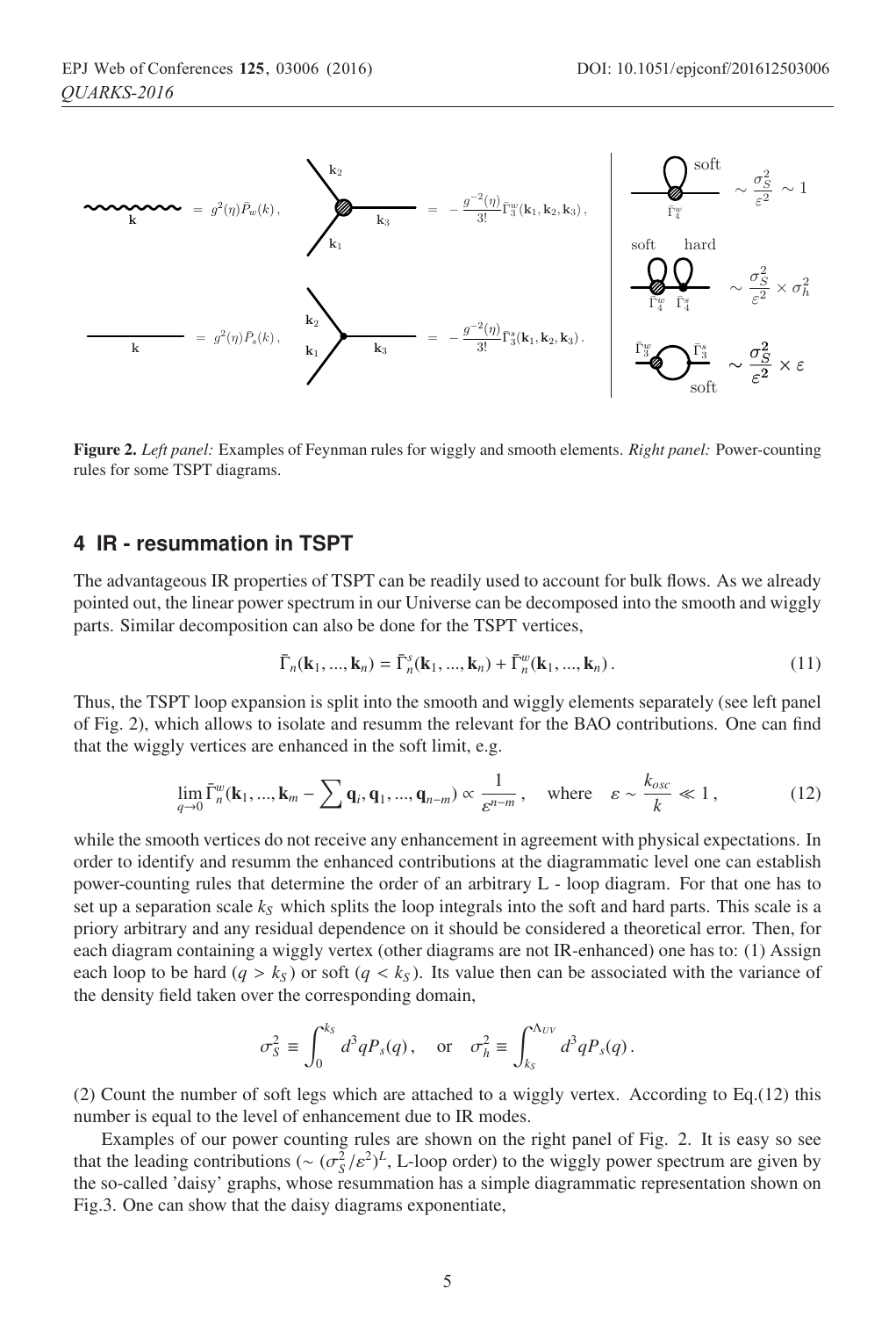

Figure 3. Diagrammatic representation of IR resummation at the leading order.

$$
P_w^{IR\ res,\ LO}(\eta;k) = e^{-\Sigma^2 k^2} P_w(\eta;k), \quad \text{where} \quad \Sigma^2(\eta,k_S) \equiv \frac{4\pi}{3} \int_0^{k_S} dq P_s(q) \left[ 1 - j_0 \left( \frac{q}{k_{osc}} \right) + 2j_2 \left( \frac{q}{k_{osc}} \right) \right], \tag{13}
$$

and  $j_0(x)$ ,  $j_2(x)$  are spherical Bessel functions. Remarkably, at leading order the result is the same for exact dynamics and the Zel'dovich approximation.

At next-to-leading order we resumm the corrections involving a hard loop ( $\sim (\sigma_S^2/\varepsilon^2)^L \sigma_h^2$ ), and diagrams which contain sub-leading in  $\varepsilon$  interaction with the soft modes ( $\sim (\sigma^2/\varepsilon^2)^L \varepsilon$ ). The result the diagrams which contain sub-leading in  $\varepsilon$  interaction with the soft modes (~  $(\sigma_S^2/\varepsilon^2)^L \varepsilon$ ). The result is given by is given by,

$$
P^{IR\ res,\ NLO}(\eta;k) = P_s(\eta;k) + e^{-\Sigma^2 k^2} P_w(\eta;k) (1 + \Sigma^2 k^2) + P_{1-loop}[P_s + e^{-\Sigma^2 k^2} P_w] + k^3 \Sigma_{\text{NLO,soft}}^2 e^{-\Sigma^2 k^2} \frac{d}{dk} P_w(\eta;k),
$$
(14)

where  $\Sigma_{\text{NLO,soft}}^2 = \Sigma_a^2 + \Sigma_b^2$  has pretty complicated form which can be found in Sec.7 of [10]. Notice that the final NLO IR resummed formula differs quite a lot from the simple form of exponential damping.

### **5 Comparison with N-body data**

In this section we compare our theoretical predictions with the N-body simulations Horizon Run 2 and 3 [14]. For that we evaluate the matter correlation function in position space,

$$
\xi(r,z) = \frac{4\pi}{r} \int_0^\infty dk \; kP(z;k)\sin(kr),\tag{15}
$$

using the LO and NLO IR - resummed power spectra Eq.(13) and Eq.(14) as an input. The result is shown on Fig. 4. On the left panel we display the LO IR - resummed result. The dependence on the separation scale, which we assume to be a theoretical error, is quite strong in this case. On the right panel of Fig. 4 we show the NLO IR - resummed correlation function. The agreement with the data is significantly improved as compared to LO. Also the dependence on the separation scale is reduced. This is an important observation because any dependence on  $k<sub>S</sub>$  must vanish, in principle, in the exact result. Thus, the reduction of the theoretical error when going to next-to-leading order ensures the consistency of our resummation scheme. It is useful to compare the TSPT NLO predictions with the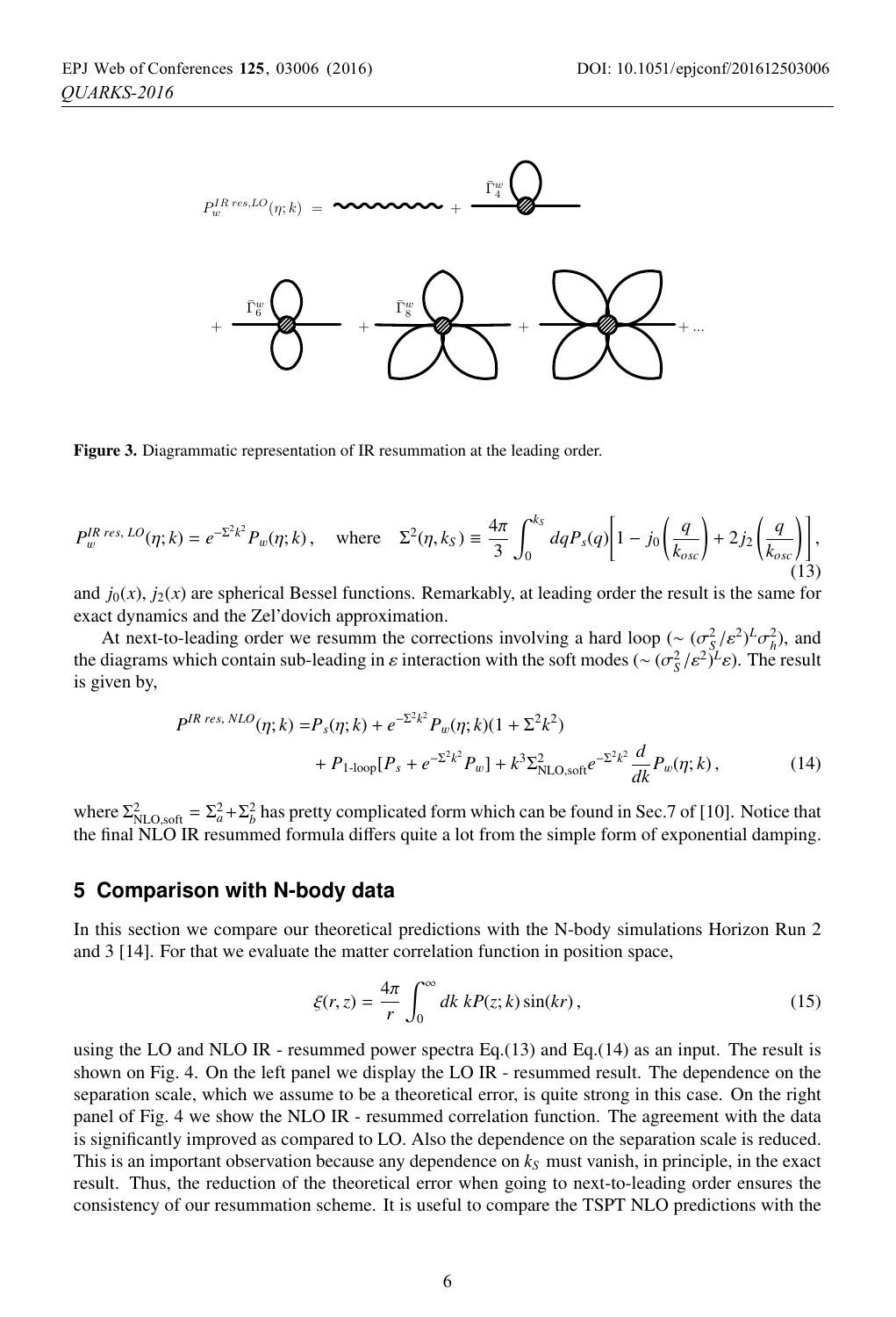

Figure 4. IR-resummed matter correlation function at leading (left panel) and next-to-leading (right panel) order. N-body data are taken from the Horizon Run 3 simulation [14].



Figure 5. IR-resummed matter correlation function at NLO divided by the Zel'dovich approximation. Also shown are N-body data from the Horizon Run 2 and 3 simulations [14] divided by ZA.

Zel'dovich approximation (ZA), which is known to be a quite accurate model for the BAO feature. On Fig. 5 we show the NLO correlation function divided by ZA, along with the N-body data Horizon Run 2 and 3. The difference between our results and ZA is of order 5% at the BAO peak, and it seems that the NLO result performs slightly better there. We notice, however, that the difference is comparable with the uncertainties in the N-body data in this region<sup>2</sup>, thus an apparent improvement over ZA seen in the Horizon Run data should be taken with a grain of salt. Nevertheless, the difference between TSPT NLO and ZA is smaller than the forecasted precision of future surveys. The TSPT framework can also be used to systematically incorporate the NNLO corrections and thus provides a reliable tool for going beyond ZA.

 ${}^{2}$ Ref.[14] does not give error bars. An estimate for the statistical variance and the resolution of these simulations suggest the error bars of order few percent at the BAO peak. This level of accuracy is also consistent with the difference between the correlation functions of Horizon Run 2 and Horizon Run 3.